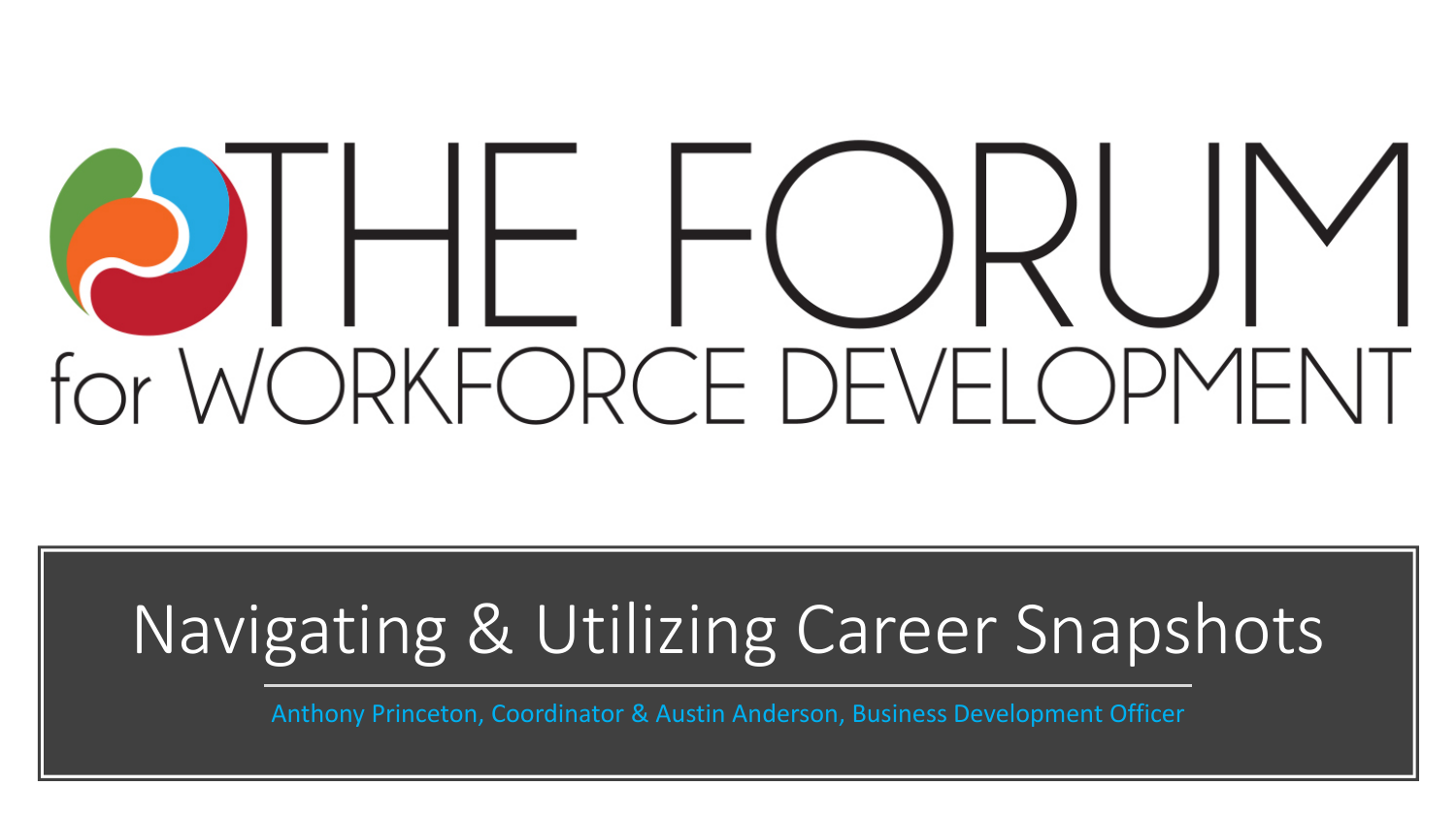What are Career Snapshots?

• Virtual reality tours that increase the breadth and depth of knowledge about careers and industries by virtually transporting you into a company's facilities.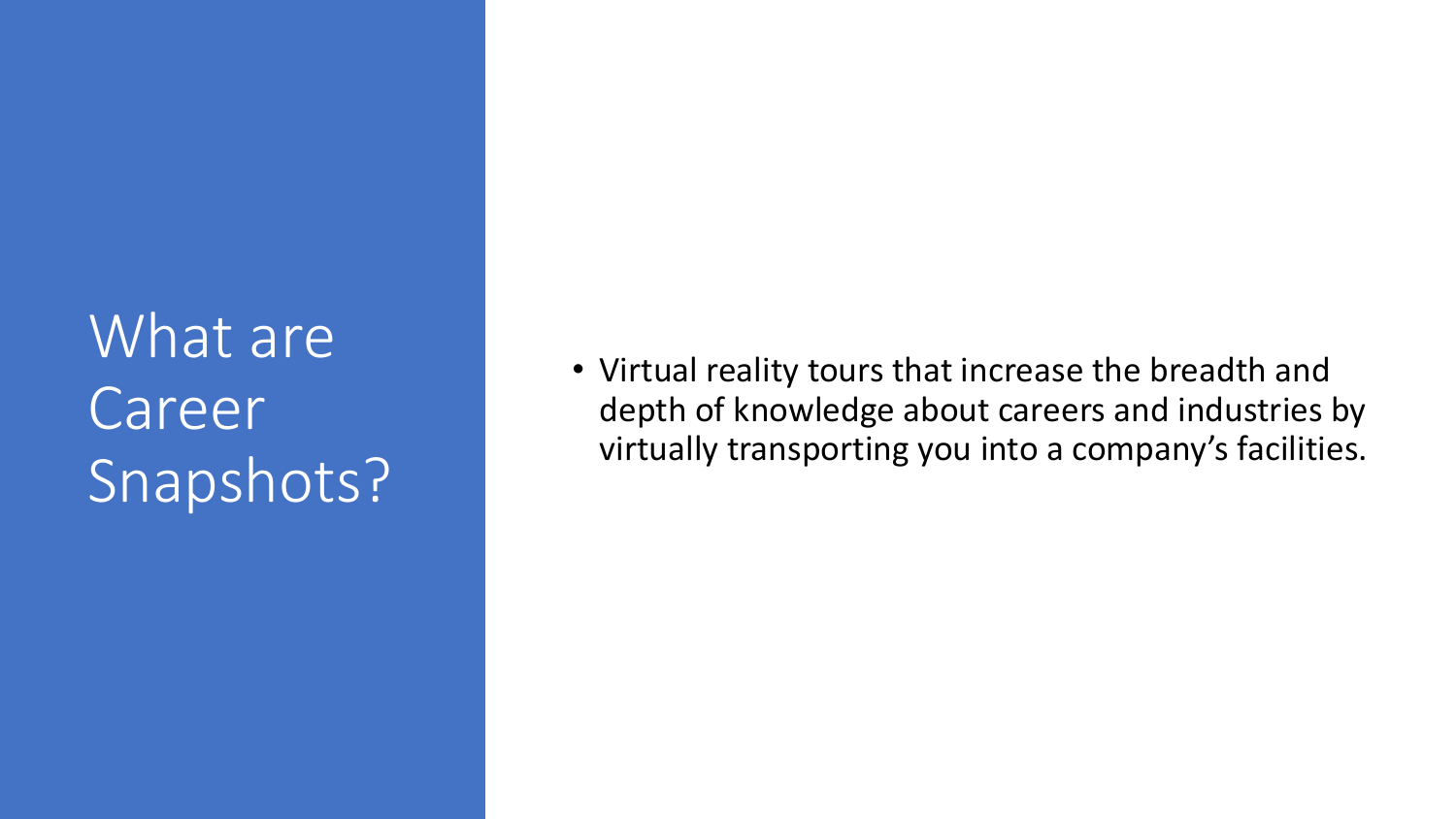Career Snapshot examples

- Central Westmoreland Career & Technology Center: <https://www.thinglink.com/card/1441773390649098241>
	- We will be walking through the Central Westmoreland CTC as the example tour
- DMI Companies: <https://www.thinglink.com/card/1461064346644774913>
- Advanced Technology Center (ATC): <https://www.thinglink.com/mediacard/1453405995978981377>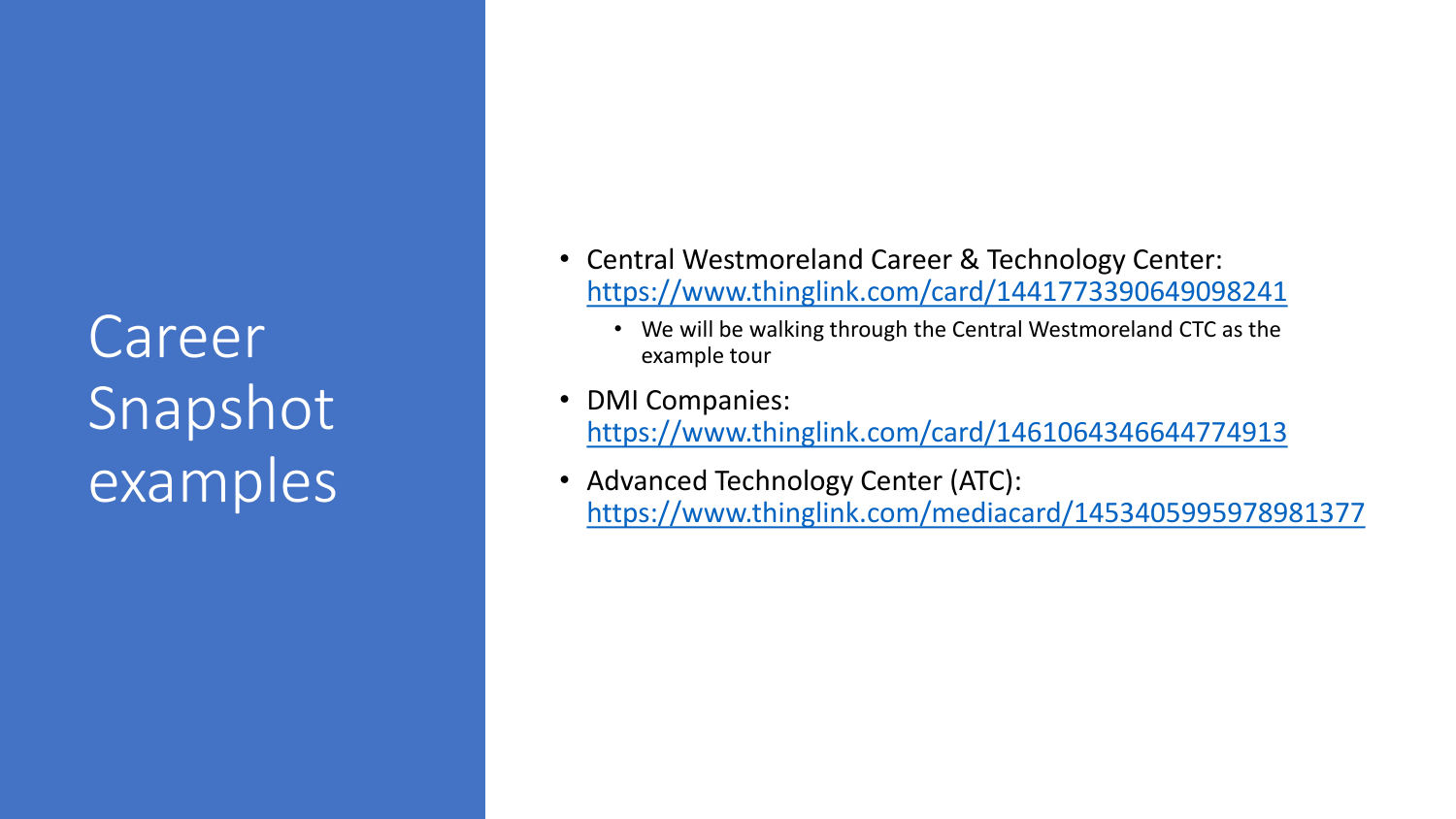Icons and their definitions

- **Home icon**: Used to show a general description of the tour/current scene you are viewing.
- **"i" icon**: Used to give more information about the current scene/tour.
- **Open Book icon**: Lets students know what information/prerequisites are needed in order to succeed in that pathway.
- 

m

- **Arrow icon**: Takes you to the next scene in the tour; some arrow icons will have a conditional transition where there will be a question that has to be answered correctly in order to go to the next scene. Arrow icons are usually green.
	- Note: If the question is answered wrong, the answer selected will shake and turn red. Once the correct answer is selected, it will turn green and let you proceed.
- **YouTube logo icon**: Contains an embedded YouTube video. When you click on the YouTube icon, the video will pop up on your screen and you will be able to play and listen to the video.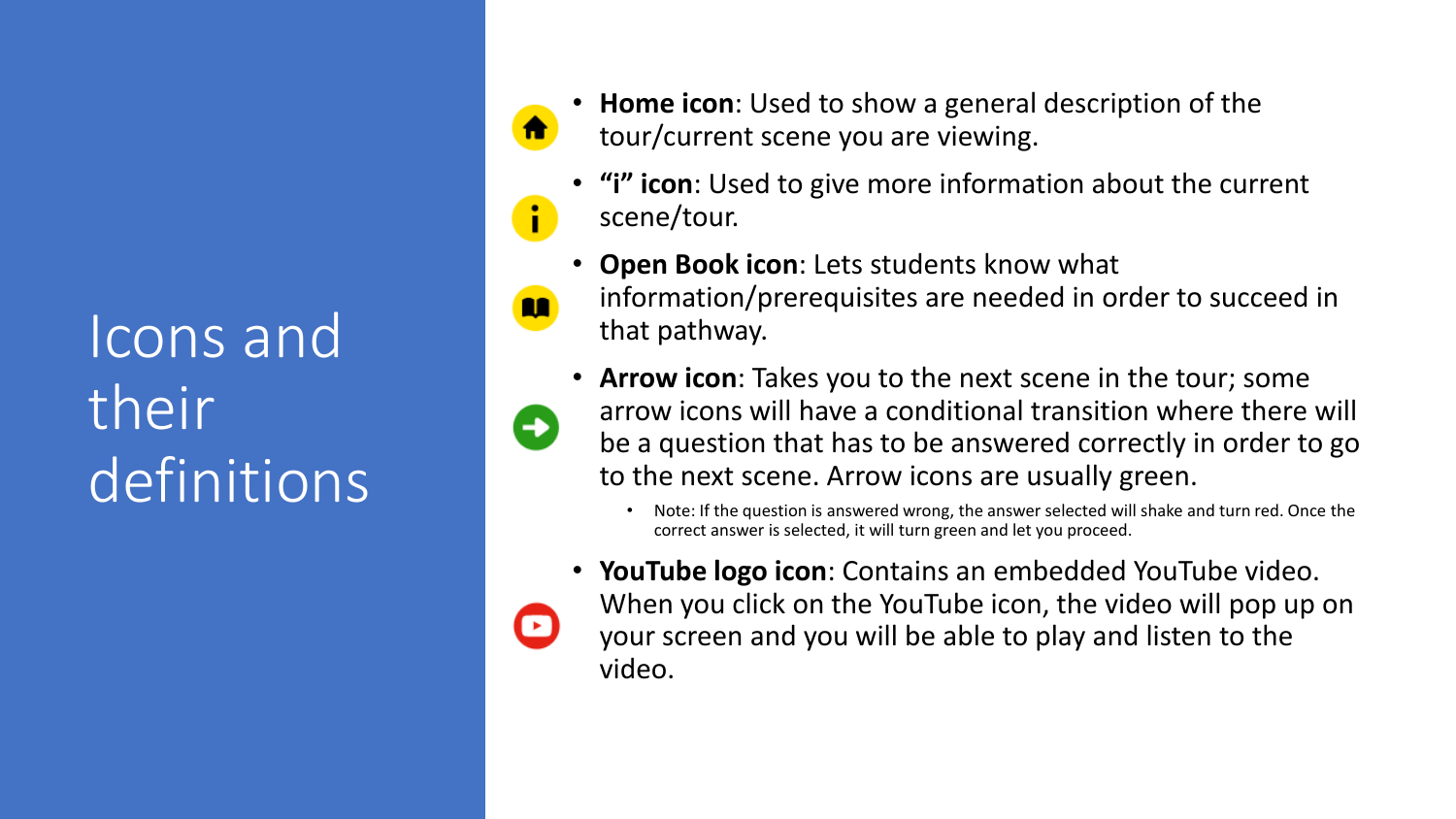Icons and their definitions



**fin** 

- **Dollar Sign icon**: Contains information regarding salaries, earnings and related occupations within the industry.
- **Drop Pin icon**: Tells students where they can pursue a  $\boldsymbol{\Omega}$ certificate, associate's degree, or any post-secondary education for that industry, if applicable.
	- **Star icon**: Contains what industry and skills certifications students can earn.
	- **Video Camera icon**: This icon has a play button in the middle of it. Clicking this icon will show a description of the video and a button/link for the video. Clicking the link will take you to another website (most likely YouTube) to view the video.
	- **LinkedIn logo icon**: Links educators and students with a professional in that business/industry that they can connect with for future opportunities, such as Virtual Career Mentoring, internships, job shadows or any other opportunities that the Forum offers.
	- Other various icons can and will be used; however, these are the most common icons you will find in our Career Snapshot opportunities.

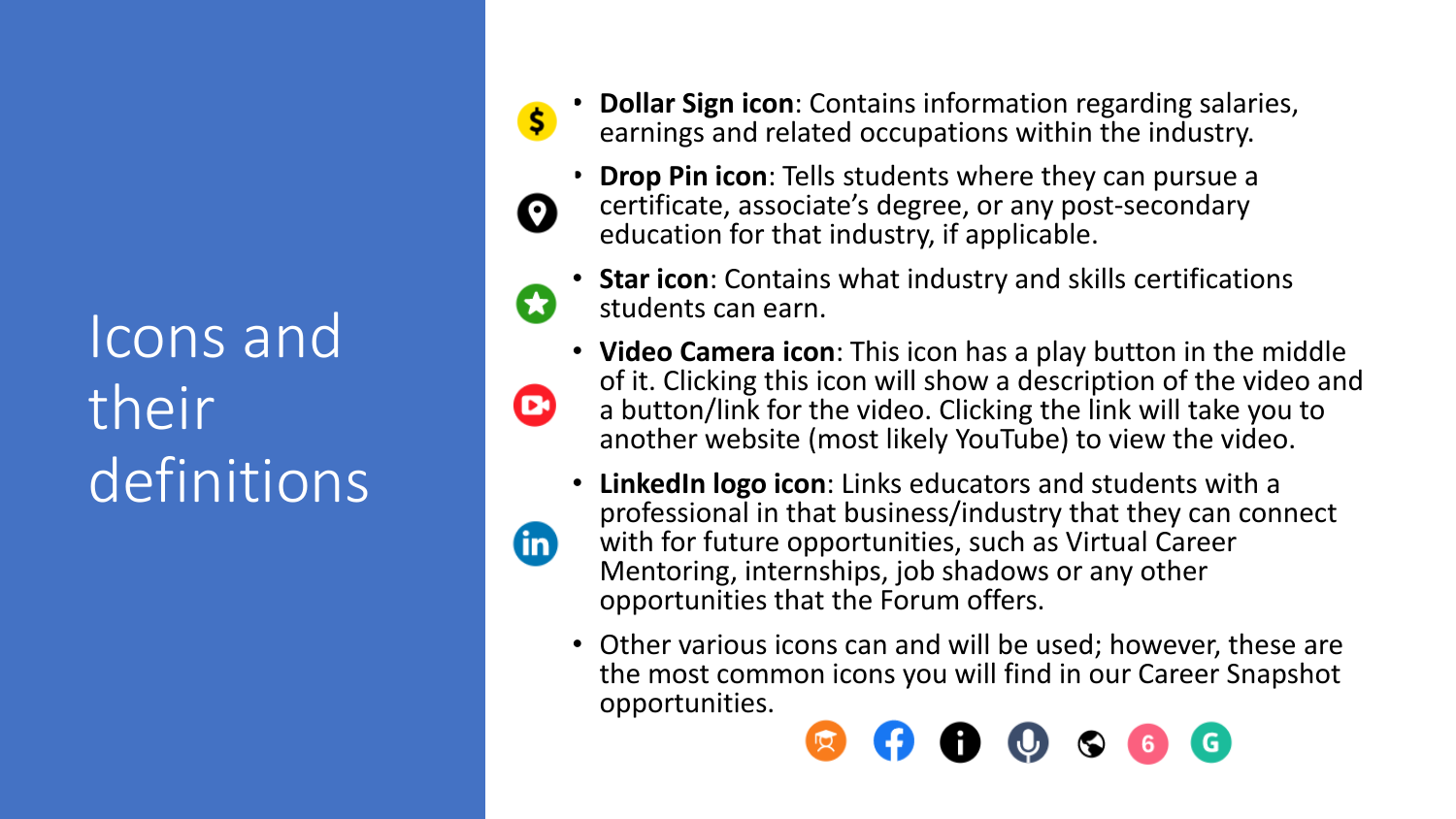How to navigate Career **Snapshots** 

- The first scene you are taken to is a logo or the lobby of the business you are viewing. In order to move around the scene, hold left click and move your mouse in any direction to explore the scene and icons.
- Click the icons around the scene, read the descriptions, and click the links within the icons that may take you to the business' website or a video explaining what the company does. Most scenes will contain around 5 icons. All icons will either contain a description, a website button, a picture, or a combination of all three.
	- Note: If there is a long description within the icon, scroll down to see if there is a link below the description. Descriptions can also be read to you by clicking on the icon on the top right of the description box (an open book with a speaker on it below the X).
- When you are done exploring the scene, find and click the Arrow icon that will take you to the next scene in the tour. Some Arrow icons will require you to answer a question to continue the tour.
	- Reminder: Most Arrow icons will be green, as seen here.
- Some scenes will contain a YouTube logo icon. These icons are embedded videos that bring additional depth to the experience by explaining a certain process or interviewing an employee or expert in that industry.
- Continue to click on the Arrow icons after exploring all the other icons in the scene. When no more Arrow icons appear, you're at the end of the experience.
- Remember, icons will be circular and come in all sorts of colors, so be on the lookout when you're exploring a Career Snapshot. We will primarily use colors that stand out from the background.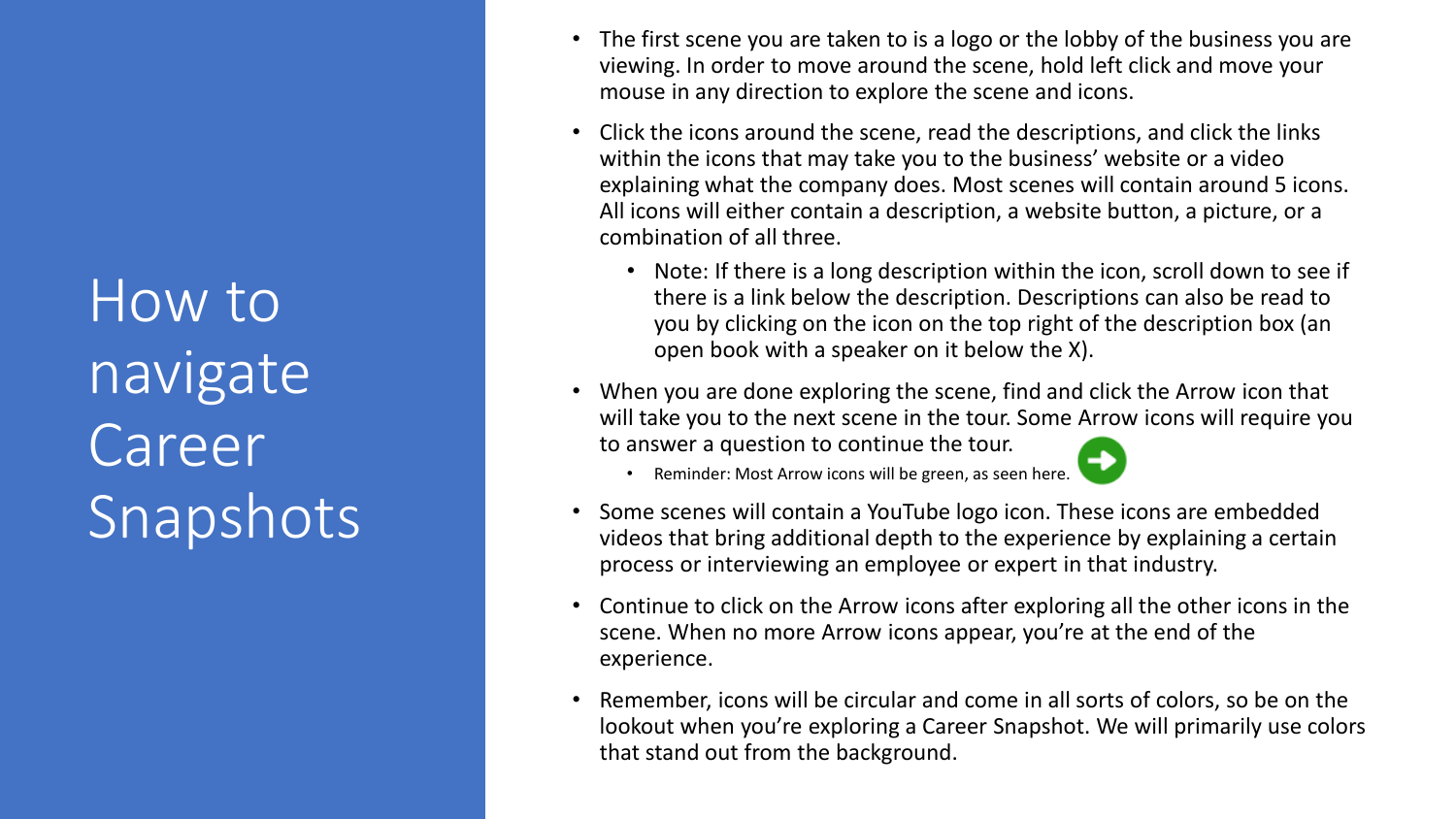Career **Exploration** Reflection Artifact

- This reflection satisfies the Standard 13.1 Career Awareness and Preparation requirement.
- [Career Exploration Reflection Artifact](https://drive.google.com/file/d/1ewucUQlR9t8K5fU46mWGqbVDV8PKz7nR/view) (PDF)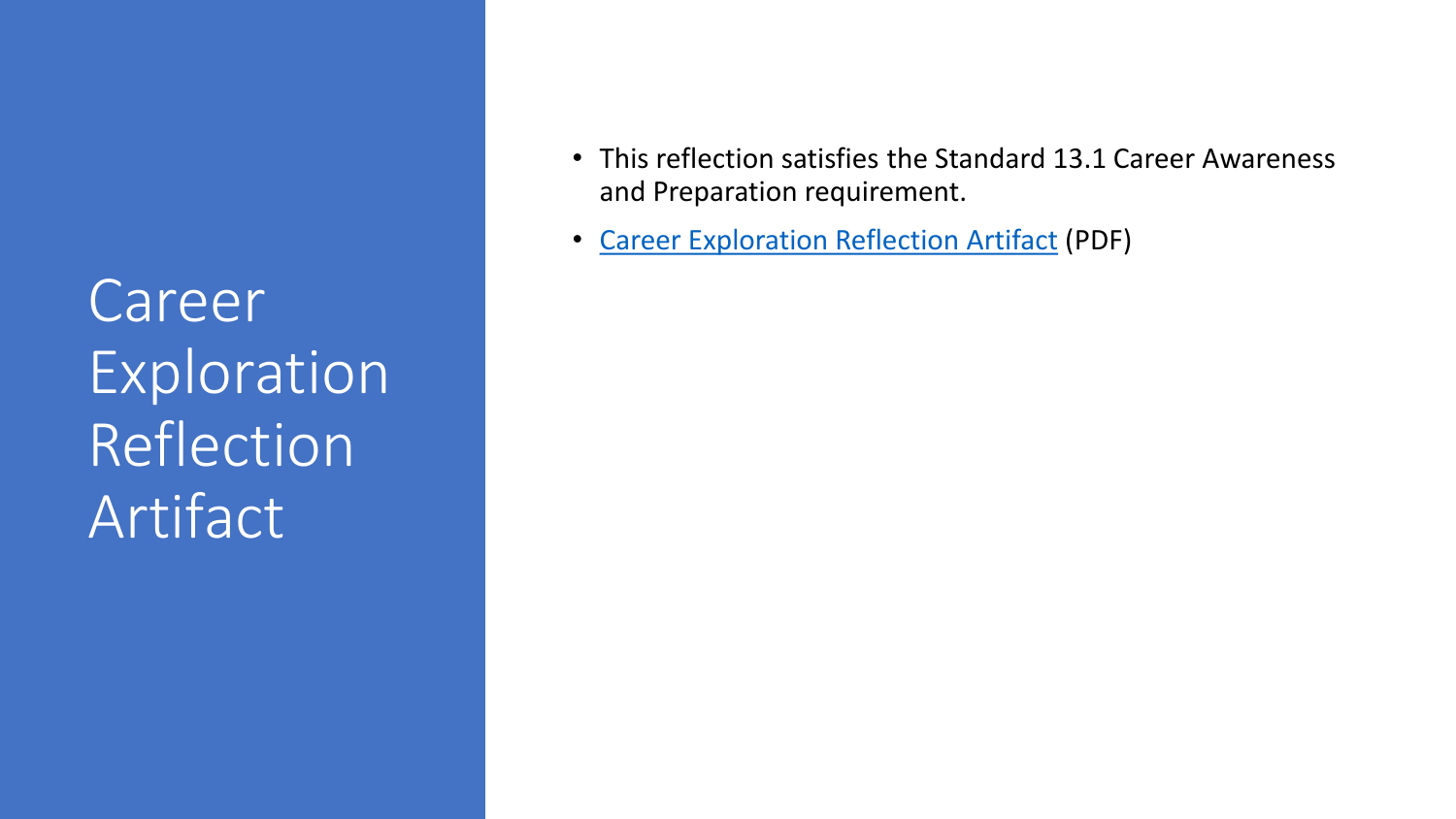Benefits of Career **Snapshots** 

- *"Seeing is believing, believing is knowing, and knowing beats not knowing and the unknown."* – Philip Roth
- This experience truly maximizes engagement and reach through the ability to be viewed on multiple platforms – computer, cell phone, TV or a VR headset.
- Some businesses do not allow minor students in their buildings because of safety reasons. This experience gives Forum educators & students access to industries that otherwise wouldn't be seen in person.
- This opportunity is repeatable, can be shown anywhere, increases the business' footprint and allows the business that participates to tell their own story while showing what their business does for our students  $-$  the future workforce.
- In return, participating businesses can use this as a marketing tool in their own capacity by placing the tour on their website, using to show clients their facilities, etc.
- The Forum's Career Snapshot library is being stored on the Career Hub [\(careerhubconnect.com](https://careerhubconnect.com/)).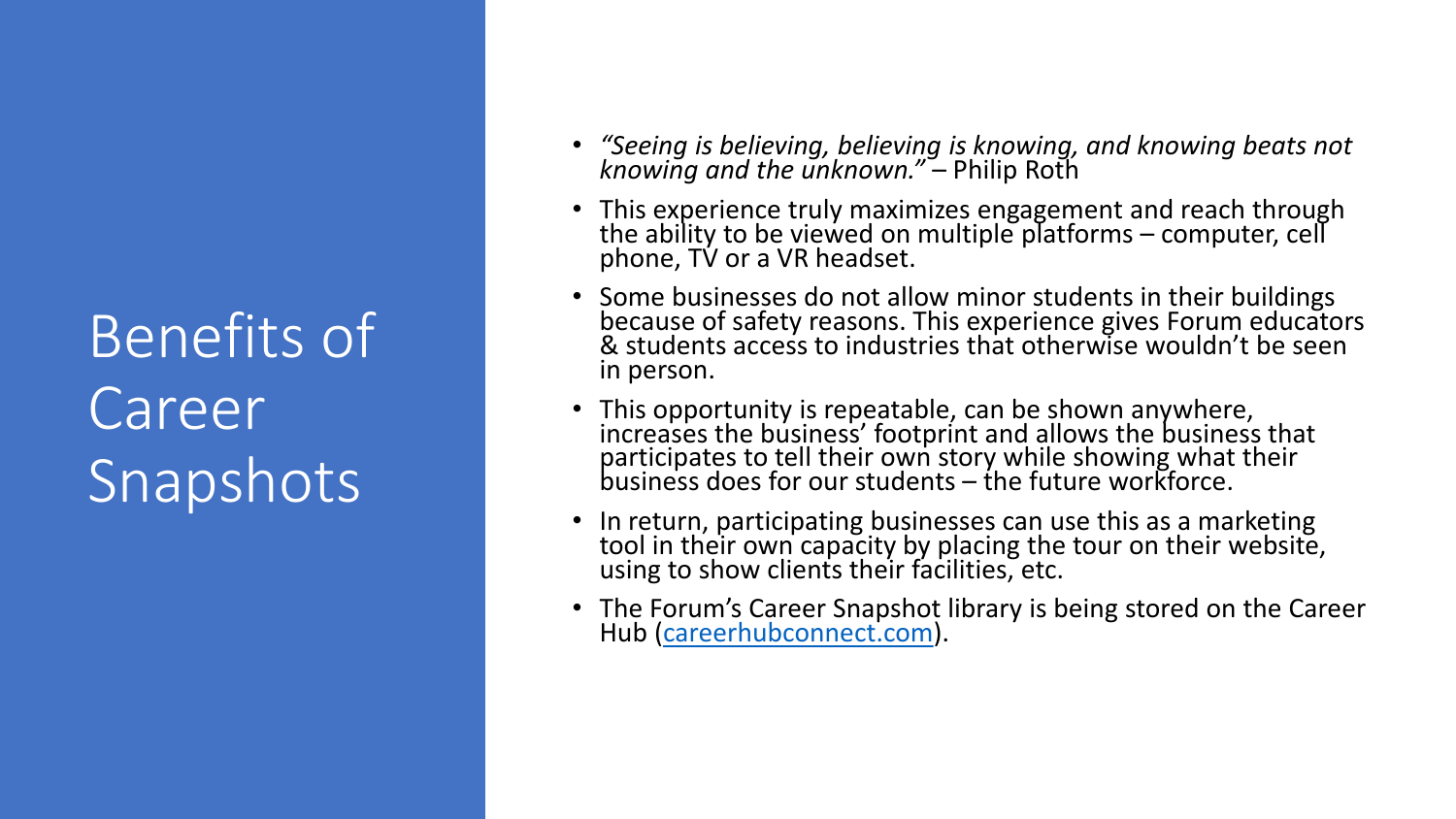The origin & future of Career **Snapshots** 

- Career Snapshots were created to give all students, no matter their background or residence, the opportunity to explore careers and industries in Westmoreland County and the region.
- Originally, this idea was developed to reduce transportation costs of school districts and reduce liabilities for participating businesses. Physical tours of businesses could only include a few students.
- With this opportunity, the cost of transportation can be reduced to zero, the pool of businesses can be increased with reduced liabilities, and more students have greater opportunities to participate in career exploration.
- We continue to build out Career Snapshots and strengthen our library of experiences.
- Career Snapshots are a large piece of the puzzle to creating Virtual Career Pathways for Forum school districts.